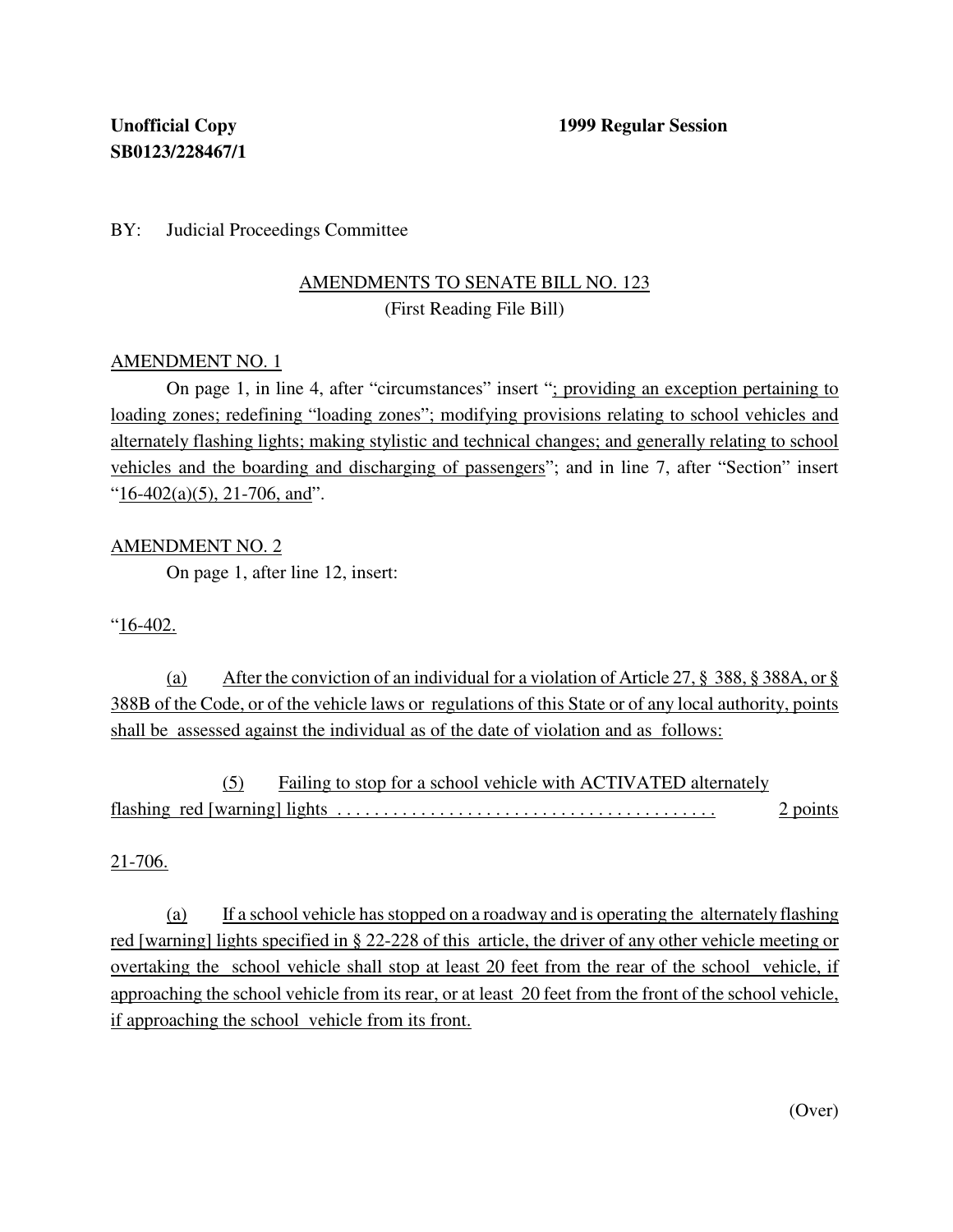(b) If a school vehicle has stopped on a roadway and is operating the alternately flashing red [warning] lights specified in § 22-228 of this article, the driver of any other vehicle meeting or overtaking the school vehicle may not proceed until the school vehicle resumes motion or the alternately flashing red [warning] lights are deactivated.

(c) This section does not apply to the driver of a vehicle on a divided highway, if the school vehicle is on a different roadway.";

in line 19, after "vehicle" insert "REGISTERED IN THE STATE"; in the same line, strike "8-lamp" and substitute "8-LIGHT"; in line 20, strike "signal lamps" and substitute "LIGHTS"; and strike in their entirety lines 21 through 25, inclusive.

On page 2, in line 1, strike "(iii)" and substitute " $(\underline{II})$ "; in the same line, strike "8-lamp" and substitute "8-LIGHT"; in the same line, strike "warning"; in lines 3 and 4, in each instance, strike "lamps" and substitute "LIGHTS"; in line 11, strike "warning signal" and substitute "LIGHT"; in line 17, strike "warning"; in line 21, strike "warning signals" and substitute "AMBER LIGHTS"; in line 23, after "passengers" insert ", AND PLACE INTO OPERATION THE ALTERNATELY FLASHING RED LIGHTS UPON STOPPING"; in line 27, after "operation" insert "THE"; in the same line, strike "warning signals" and substitute "LIGHTS"; in lines 27 and 28, strike "stopping, after"; and in line 29, after "passengers" insert "ON THE ROADWAY".

## AMENDMENT NO. 3

On page 2, in line 30, strike "on or adjacent to" and substitute ":

(I) THAT IS:

# 1. ON ";

in line 31, strike "its" and substitute "THE"; in the same line, strike the colon and substitute ", FOR USE IN RECEIVING OR DISCHARGING PASSENGERS RESIDING ON THE SAME SIDE OF THE HIGHWAY AS THE LOADING ZONE; OR

## 2. NOT ON A HIGHWAY; AND";

strike in their entirety lines 32 and 33; in line 34, after "been" insert "DESIGNATED AND"; and in line 35, after "loading" insert "ZONE".